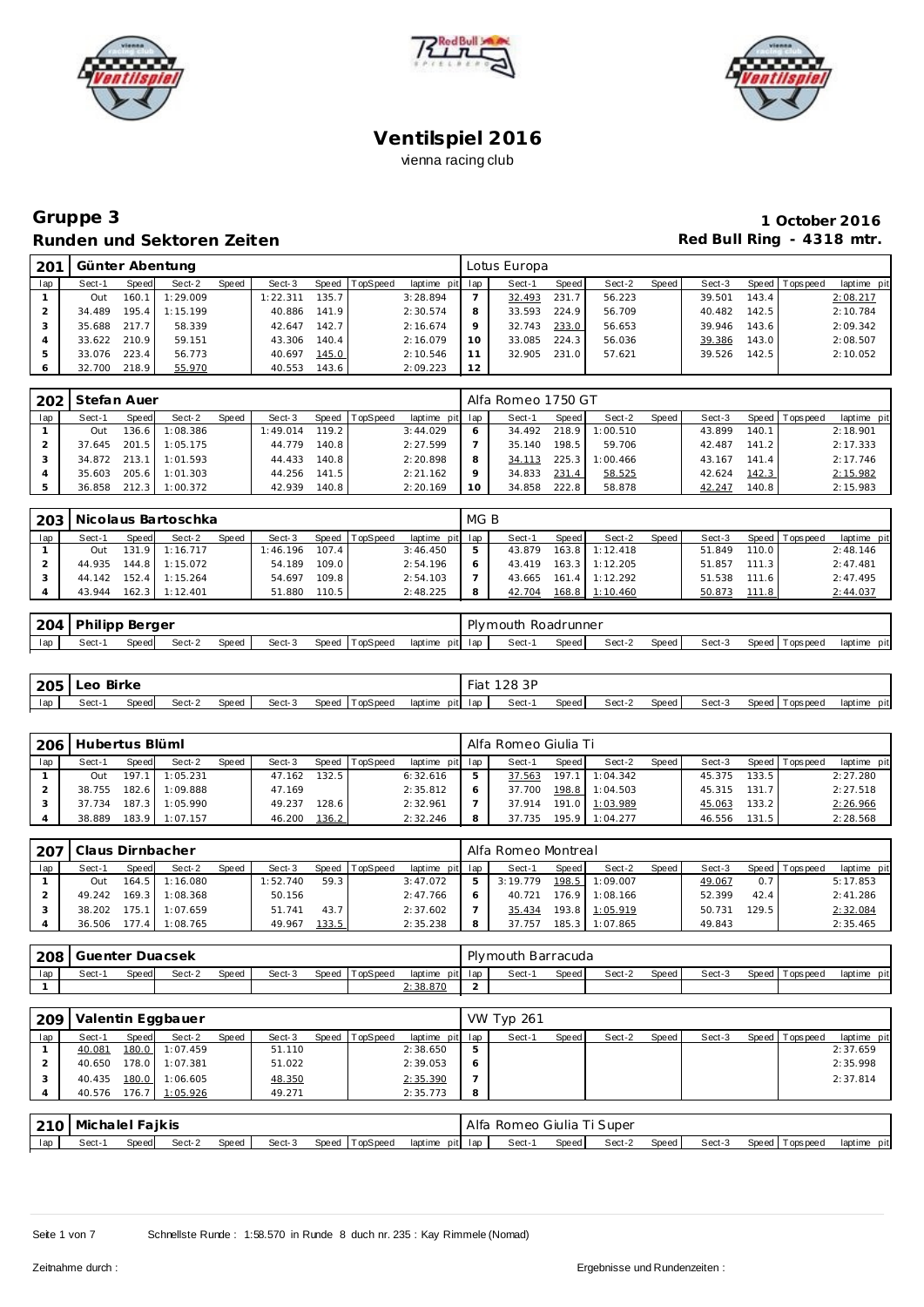





## **Gruppe 3 1 October 2016** Runden und Sektoren Zeiten **Runden und Sektoren Zeiten Red Bull Ring - 4318 mtr.**

| 211 | Werner Fessl |       |          |       |          |       |          |                 |    | Abarth 1000 TC Corsa |       |                |       |        |       |                 |             |
|-----|--------------|-------|----------|-------|----------|-------|----------|-----------------|----|----------------------|-------|----------------|-------|--------|-------|-----------------|-------------|
| lap | Sect-1       | Speed | Sect-2   | Speed | Sect-3   | Speed | TopSpeed | laptime pit lap |    | Sect-1               | Speed | Sect-2         | Speed | Sect-3 |       | Speed Tops peed | laptime pit |
|     | Out          | 163.0 | 1:07.182 |       | 1:57.574 | 113.3 |          | 3:44.389        |    | 38.053               | 194.7 | 1:00.388       |       | 44.281 | 124.3 |                 | 2:22.722    |
|     | 40.042       | 194.7 | 1:01.881 |       | 44.184   | 125.6 |          | 2:26.107        |    | 39.170               |       | 195.9 1:02.471 |       | 44.181 | 128.1 |                 | 2:25.822    |
|     | 39.421       | 194.9 | 1:02.392 |       | 44.777   | 124.1 |          | 2:26.590        | 8  | 37.138               |       | 199.2 1:01.821 |       | 44.061 | 128.4 |                 | 2:23.020    |
|     | 37.375       | 197.8 | 1:01.789 |       | 44.615   | 123.9 |          | 2:23.779        |    | 38.183               | 197.1 | 1:01.469       |       | 44.910 | 123.4 |                 | 2:24.562    |
|     | 38.205       | 195.2 | 1:02.609 |       | 43.849   | 124.6 |          | 2:24.663        | 10 | 37.963               | 197.1 | 1:04.915       |       | 44.095 | 123.0 |                 | 2:26.973    |

| 212 | Reinhard Funke |       |          |       |          |       |          |                 |                 | Porsche 914 /6 |       |          |       |        |       |                 |              |
|-----|----------------|-------|----------|-------|----------|-------|----------|-----------------|-----------------|----------------|-------|----------|-------|--------|-------|-----------------|--------------|
| lap | Sect-1         | Speed | Sect-2   | Speed | Sect-3   | Speed | TopSpeed | laptime pit lap |                 | Sect-1         | Speed | Sect-2   | Speed | Sect-3 |       | Speed Tops peed | laptime pit  |
|     | Out            | 158.5 | 1:31.971 |       | : 20.182 | 157.2 |          | 3:28.052        |                 | 30.684         | 267.6 | 53.400   |       | 39.889 | 151.9 |                 | 2:03.973     |
|     | 30.946         | 255.0 | 1:10.933 |       | 38.889   | 155.8 |          | 2:20.768        |                 | 32.397         | 233.7 | 55.713   |       | 41.007 | 153.6 |                 | 2:09.117     |
|     | 30.474         | 262.9 | 52.726   |       | 39.800   | 154.3 |          | 2:03.000        | 8               | 30.590         | 269.4 | 53.341   |       | 38.714 | 153.2 |                 | 2:02.645     |
|     | 30.639         | 267.6 | 53.034   |       | 40.190   | 155.6 |          | 2:03.863        | $\circ$         | 32.050         | 198.5 | 1:02.493 |       | In     |       |                 | $2:30.478$ P |
|     | 30.576         | 270.8 | 53.699   |       | 38.240   | 158.6 |          | 2:02.515        | 10 <sup>°</sup> |                |       |          |       |        |       |                 |              |

| 213 |        |       | Gerald Geisberger |       |          |       |          |                 |         | Bradley GT2 |       |        |       |        |       |                 |             |
|-----|--------|-------|-------------------|-------|----------|-------|----------|-----------------|---------|-------------|-------|--------|-------|--------|-------|-----------------|-------------|
| lap | Sect-1 | Speed | Sect-2            | Speed | Sect-3   | Speed | TopSpeed | laptime pit lap |         | Sect-1      | Speed | Sect-2 | Speed | Sect-3 |       | Speed Tops peed | laptime pit |
|     | Out    | 128.0 | 1:19.661          |       | 1:42.190 | 81.6  |          | 3:40.865        |         | 34.114      | 204.8 | 56.736 |       | 40.061 | 154.9 |                 | 2:10.911    |
|     | 44.766 | 148.8 | 1:00.906          |       | 40.279   | 159.5 |          | 2:25.951        | 8       | 32.455      | 238.9 | 55.151 |       | 40.809 | 152.8 |                 | 2:08.415    |
|     | 30.241 | 201.7 | 54.384            |       | 39.936   | 156.3 |          | 2:04.561        | $\circ$ | 33.645      | 194.0 | 58.678 |       | 42.379 | 143.8 |                 | 2:14.702    |
|     | 31.530 | 246.1 | 56.511            |       | 45.287   | 140.1 |          | 2:13.328        | 10      | 33.946      | 193.8 | 56.389 |       | 41.754 | 142.5 |                 | 2:12.089    |
| 5   | 32.248 | 237.8 | 54.980            |       | 40.233   | 159.8 |          | 2:07.461        | 11      | 33.914      | 224.3 | 57.659 |       | 40.182 | 154.9 |                 | 2:11.755    |
| O   | 32.916 | 198.0 | 57.509            |       | 41.096   | 154.9 |          | 2:11.521        | 12      |             |       |        |       |        |       |                 |             |

|     | 215   Wolfgang Hack |                    |                  |              |          |       |                 |                 |   | Fiat 850 Sport |         |                         |       |          |      |                 |             |
|-----|---------------------|--------------------|------------------|--------------|----------|-------|-----------------|-----------------|---|----------------|---------|-------------------------|-------|----------|------|-----------------|-------------|
| lap | Sect-1              | Speed              | Sect-2           | <b>Speed</b> | Sect-3   | Speed | <b>TopSpeed</b> | laptime pit lap |   | Sect-1         | Speed I | Sect-2                  | Speed | Sect-3   |      | Speed Tops peed | laptime pit |
|     | Out                 |                    | 139.2 1:32.683   |              | 1:23.100 | 96.0  |                 | 3:43.749        |   |                |         | 51.505  151.4  1:29.244 |       | 1:07.021 | 98.7 |                 | 3:27.770    |
|     | 51.113              | 138.0              | 1:33.721         |              | 1:10.636 | 94.0  |                 | 3:35.470        |   | 52.115         |         | $128.0$ 1:32.125        |       | 1:05.740 | 97.2 |                 | 3:29.980    |
|     | 53.713              |                    | $149.1$ 1:31.108 |              | 1:08.287 | 95.7  |                 | 3:33.108        |   | 49.426         | 152.1   | 1:30.112                |       | 1:05.018 | 97.9 |                 | 3:24.556    |
|     | 50.654              | 129.7 <sup>1</sup> | 1:33.472         |              | 1:07.158 | 97.6  |                 | 3:31.284        | 8 |                |         |                         |       |          |      |                 |             |

| 216 | Rudi Haider |       |          |       |          |       |                |                 |         | Fiat Abarth 1000 TC |       |        |       |        |       |                 |             |
|-----|-------------|-------|----------|-------|----------|-------|----------------|-----------------|---------|---------------------|-------|--------|-------|--------|-------|-----------------|-------------|
| lap | Sect-1      | Speed | Sect-2   | Speed | Sect-3   |       | Speed TopSpeed | laptime pit lap |         | Sect-1              | Speed | Sect-2 | Speed | Sect-3 |       | Speed Tops peed | laptime pit |
|     | Out         | 125.3 | 1:16.537 |       | 1:52.793 | 61.7  |                | 3:49.714        |         | 32.254              | 227.5 | 55.723 |       | 40.918 | 155.4 |                 | 2:08.895    |
|     | 45.013      | 198.8 | 58.821   |       | 41.000   | 156.1 |                | 2:24.834        | 8       | 32.669              | 194.5 | 57.357 |       | 41.050 | 157.4 |                 | 2:11.076    |
|     | 31.658      | 218.6 | 55.716   |       | 40.617   | 154.9 |                | 2:07.991        | $\circ$ | 31.312              | 242.4 | 58.120 |       | 42.032 | 156.5 |                 | 2:11.464    |
|     | 31.963      | 227.5 | 56.150   |       | 41.337   | 157.4 |                | 2:09.450        | 10      | 31.087              | 227.5 | 55.885 |       | 39.984 | 158.4 |                 | 2:06.956    |
|     | 32.237      | 227.8 | 55.977   |       | 40.929   | 154.3 |                | 2:09.143        |         | 31.700              | 241.0 | 54.946 |       | 40.007 | 157.4 |                 | 2:06.653    |
|     | 31.894      | 233.4 | 55,000   |       | 41.198   | 156.1 |                | 2:08.092        | 12      |                     |       |        |       |        |       |                 |             |

| 217 |        |       | Alexander Haselböck |       |          |       |                  |                 |    | Chevrolet Corvette |         |                  |         |        |        |                 |             |
|-----|--------|-------|---------------------|-------|----------|-------|------------------|-----------------|----|--------------------|---------|------------------|---------|--------|--------|-----------------|-------------|
| lap | Sect-1 | Speed | Sect-2              | Speed | Sect-3   |       | Speed   TopSpeed | laptime pit lap |    | Sect-1             | Speed I | Sect-2           | Speed I | Sect-3 |        | Speed Tops peed | laptime pit |
|     | Out    | 147.0 | 1:14.051            |       | 2:06.316 | 95.6  |                  | 3:59.079        |    | 39.033             | 165.2   | 1:11.504         |         | 52.073 | 129.21 |                 | 2:42.610    |
|     | 45.010 | 149.3 | 1:11.087            |       | 49.423   | 132.2 |                  | 2:45.520        |    | 39.983             |         | $169.5$ 1:11.319 |         | 49.086 | 131.2  |                 | 2:40.388    |
|     | 38.608 | 187.1 | 1:05.876            |       | 47.366   | 131.9 |                  | 2:31.850        |    | 38.169             | 187.1   | 1:07.147         |         | 47.413 | 129.2  |                 | 2:32.729    |
|     | 38.008 | 168.2 | 1:05.926            |       | 49.833   | 128.3 |                  | 2:33.767        |    | 37.537             | 174.6   | 1:05.149         |         | 47.405 | 126.5  |                 | 2:30.091    |
|     | 38.143 | 170.9 | 1:07.986            |       | 51.176   | 122.6 |                  | 2:37.305        | 10 |                    |         |                  |         |        |        |                 |             |

|     |        |                 | 218   Michael Heuschneider |       |          |       |                |             |         | Volvo 121 |        |          |       |        |       |                |             |
|-----|--------|-----------------|----------------------------|-------|----------|-------|----------------|-------------|---------|-----------|--------|----------|-------|--------|-------|----------------|-------------|
| lap | Sect-1 | Speed           | Sect-2                     | Speed | Sect-3   |       | Speed TopSpeed | laptime pit | lap     | Sect-1    | Speed  | Sect-2   | Speed | Sect-3 |       | Speed Topspeed | laptime pit |
|     | Out    | 161<br>$\Omega$ | 1:24.498                   |       | 1:26.524 | 125.4 |                | 3:30.770    | 6       | 36.654    | 200.2  | 1:02.607 |       | 43.217 | 126.9 |                | 2:22.478    |
|     | 38.818 | 160.4           | 1:09.586                   |       | 44.707   | 126.2 |                | 2:33.111    |         | 37.076    | 199.71 | 1:00.894 |       | 43.542 | 131.2 |                | 2:21.512    |
|     | 36.726 | 201.0           | 1:02.752                   |       | 45.841   | 127.4 |                | 2:25.319    | 8       | 40.355    | 164.8  | 1:05.441 |       | 43.464 | 126.8 |                | 2:29.260    |
|     | 37.175 | 202.5           | 1:02.326                   |       | 44.921   | 124.7 |                | 2:24.422    | $\circ$ | 36.465    | 203.5  | 1:02.152 |       | 43.417 | 128.7 |                | 2:22.034    |
|     | 37.448 | 166.0           | 1:05.209                   |       | 43.793   | 126.3 |                | 2:26.450    | 10      | 37.720    | 202.7  | 1:01.467 |       | 45.224 | 128.4 |                | 2:24.411    |

| 219 |        |       | Helmuth Hofmann  |              |          |       |                |                 |   | Triumph TR2 |       |                       |       |        |       |                 |             |
|-----|--------|-------|------------------|--------------|----------|-------|----------------|-----------------|---|-------------|-------|-----------------------|-------|--------|-------|-----------------|-------------|
| lap | Sect-1 | Speed | Sect-2           | <b>Speed</b> | Sect-3   |       | Speed TopSpeed | laptime pit lap |   | Sect-1      | Speed | Sect-2                | Speed | Sect-3 |       | Speed Tops peed | laptime pit |
|     | Out    |       | 186.0 1:03.122   |              | 2:07.411 | 95.2  |                | 3:46.983        | 6 | 35.079      | 196.1 | 1:04.331              |       | 45.612 | 141.7 |                 | 2:25.022    |
|     | 41.614 |       | 169.6 1:03.567   |              | 47.401   | 140.8 |                | 2:32.582        |   | 34.489      | 194.5 | 1:01.815              |       | 45.427 | 143.4 |                 | 2:21.731    |
|     | 38.052 |       | 164.3 1:05.467   |              | 47.633   | 141.5 |                | 2:31.152        | 8 | 35.130      | 189.7 | 1:05.295              |       | 45.709 | 142.9 |                 | 2:26.134    |
|     | 37.261 |       | $162.3$ 1:06.477 |              | 44.773   | 142.7 |                | 2:28.511        | Q |             |       | 35.720 196.6 1:00.141 |       | 46.604 | 139.9 |                 | 2:22.465    |
|     |        |       |                  |              |          |       |                |                 |   |             |       |                       |       |        |       |                 |             |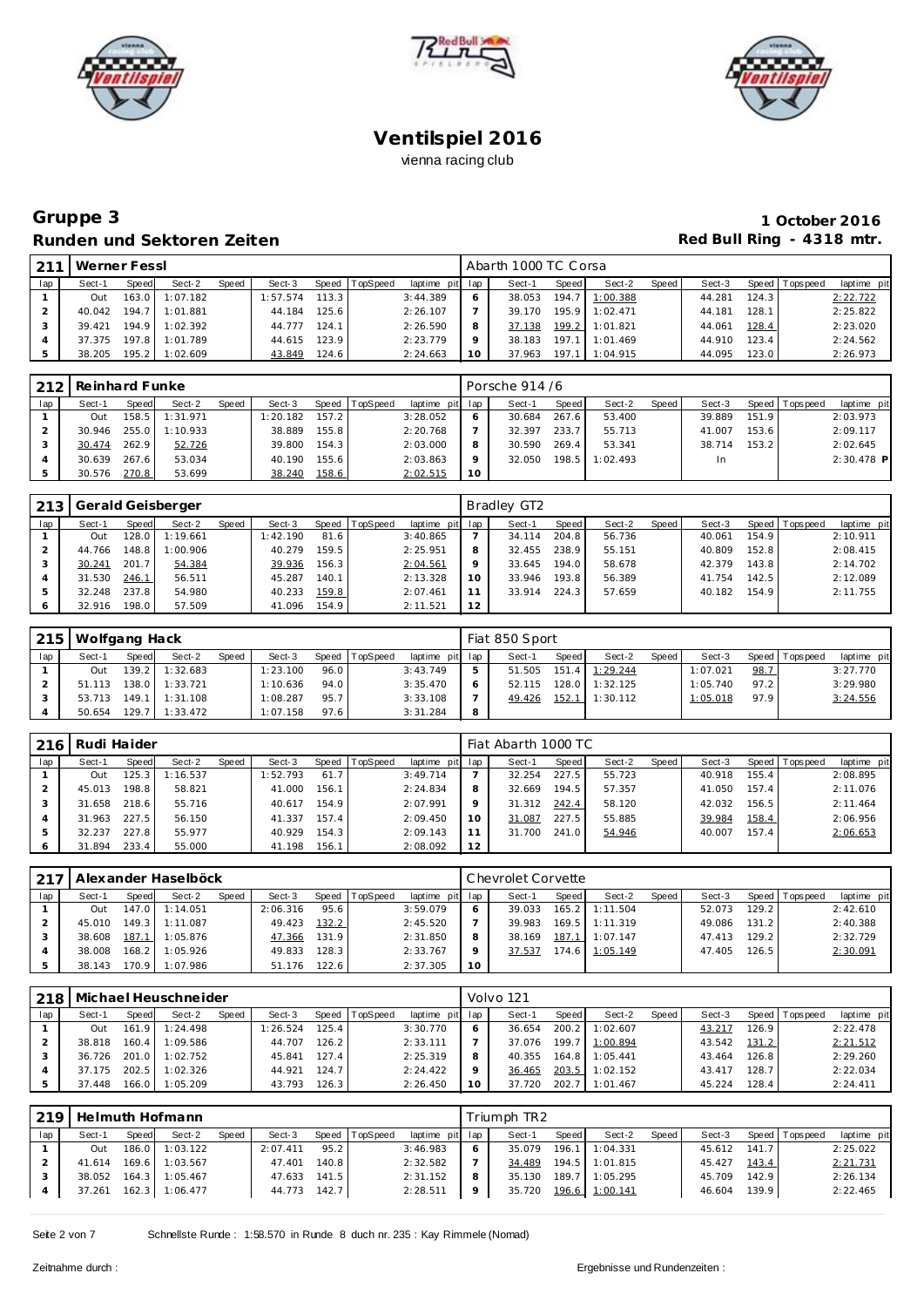





# Gruppe 3 **Runden und Sektoren Zeiten Red Bull Ring - 4318 mtr.**

| 1 October 2016           |
|--------------------------|
| Red Bull Ring - 4318 mtr |

|                     |        |                |                 |          |    |                       |  |        | .     |          |
|---------------------|--------|----------------|-----------------|----------|----|-----------------------|--|--------|-------|----------|
| $E_{\rm{eff}}$<br>ັ | 35.326 | 195.6 1:03.907 | 46.534<br>141.9 | 2:25.767 | 10 | 35.225 194.0 1:06.871 |  | 44.750 | 141.7 | : 26.846 |
|                     |        |                |                 |          |    |                       |  |        |       |          |

| 220 | Phillip Hming |       |                |       |          |       |          |                 |    | Triumph Spitfire |              |                |       |        |       |                |             |
|-----|---------------|-------|----------------|-------|----------|-------|----------|-----------------|----|------------------|--------------|----------------|-------|--------|-------|----------------|-------------|
| lap | Sect-1        | Speed | Sect-2         | Speed | Sect-3   | Speed | TopSpeed | laptime pit lap |    | Sect-1           | <b>Speed</b> | Sect-2         | Speed | Sect-3 |       | Speed Topspeed | laptime pit |
|     | Out           | 153.3 | 1:21.498       |       | 1:45.989 | 79.8  |          | 3:52.541        | 6  | 41.447           | 167.9        | 1:06.651       |       | 47.126 | 116.8 |                | 2:35.224    |
|     | 49.220        | 164.1 | 1:07.880       |       | 47.661   | 117.0 |          | 2:44.761        |    | 41.786           |              | 164.5 1:07.377 |       | 46.689 | 115.1 |                | 2:35.852    |
|     | 41.842        | 167.4 | 1:07.821       |       | 46.957   | 118.0 |          | 2:36.620        | 8  | 41.822           | 163.7        | 1:06.753       |       | 46.467 | 116.3 |                | 2:35.042    |
|     | 41.782        |       | 166.0 1:07.143 |       | 46.813   | 117.3 |          | 2:35.738        | Q  | 41.564           | 165.7        | 1:06.201       |       | 47.024 | 116.9 |                | 2:34.789    |
|     | 41.334        |       | 167.5 1:09.319 |       | 46.823   | 116.4 |          | 2:37.476        | 10 |                  |              |                |       |        |       |                |             |

| 221 | Helmut Karl |       |          |              |          |       |                |                 |   | Volvo PV544 |       |        |       |        |       |                 |             |
|-----|-------------|-------|----------|--------------|----------|-------|----------------|-----------------|---|-------------|-------|--------|-------|--------|-------|-----------------|-------------|
| lap | Sect-1      | Speed | Sect-2   | <b>Speed</b> | Sect-3   |       | Speed TopSpeed | laptime pit lap |   | Sect-1      | Speed | Sect-2 | Speed | Sect-3 |       | Speed Tops peed | laptime pit |
|     | Out         | 161   | 1:31.263 |              | 1:20.247 | 150.2 |                | 3:27.519        |   | 34.006      | 228.4 | 57.482 |       | 41.820 | 140.4 |                 | 2:13.308    |
|     | 35.928      | 213.4 | 1:18.256 |              | 41.932   | 138.3 |                | 2:36.116        |   | 34.010      | 226.2 | 57.466 |       | 40.621 | 140.8 |                 | 2:12.097    |
|     | 34.409      | 224.9 | 58.047   |              | 40.875   | 153.6 |                | 2:13.331        |   | 34.864      | 226.8 | 57.727 |       | 40.732 | 140.6 |                 | 2:13.323    |
|     | 34.046      | 209.0 | 1:01.662 |              | 44.818   | 140.6 |                | 2:20.526        | 8 | 33.532      | 222.2 | 59.520 |       | 43.592 | 140.1 |                 | 2:16.644    |

| 222 | Claus Krammer |       |          |       |         |        |          |                 |    | Autobianchi A 112 Abarth |       |          |         |        |       |                 |             |
|-----|---------------|-------|----------|-------|---------|--------|----------|-----------------|----|--------------------------|-------|----------|---------|--------|-------|-----------------|-------------|
| lap | Sect-1        | Speed | Sect-2   | Speed | Sect-3  | Speed  | TopSpeed | laptime pit lap |    | Sect-1                   | Speed | Sect-2   | Speed I | Sect-3 |       | Speed Tops peed | laptime pit |
|     | Out           | 148.  | 1:08.880 |       | :59.461 | 106.6  |          | 3:49.586        |    | 34.775                   | 203.0 | 59.828   |         | 42.274 | 136.0 |                 | 2:16.877    |
|     | 40.913        | 204.8 | 59.222   |       | 41.168  | 134.31 |          | 2:21.303        |    | 35.148                   | 207   | 1:00.241 |         | 43.635 | 132.4 |                 | 2:19.024    |
|     | 35.017        | 210.9 | 1:00.776 |       | 43.274  | 133.8  |          | 2:19.067        |    | 36.479                   | 211.4 | 59.105   |         | 43.356 | 134.8 |                 | 2:18.940    |
|     | 34.935        | 211.7 | 58.059   |       | 41.444  | 133.5  |          | 2:14.438        |    | 35.246                   | 214.8 | 58.483   |         | 44.749 | 133.0 |                 | 2:18.478    |
|     | 34.828        | 212.8 | 57.600   |       | 42.353  | 132.4  |          | 2:14.781        | 10 | 35.769                   | 213.7 | 59.838   |         | 42.916 | 133.7 |                 | 2:18.523    |

| 223 | Guenter Lainer |       |          |       |          |       |                |                 |    | Austin Healey Speedwell |       |          |       |        |       |                |             |
|-----|----------------|-------|----------|-------|----------|-------|----------------|-----------------|----|-------------------------|-------|----------|-------|--------|-------|----------------|-------------|
| lap | Sect-1         | Speed | Sect-2   | Speed | Sect-3   |       | Speed TopSpeed | laptime pit lap |    | Sect-1                  | Speed | Sect-2   | Speed | Sect-3 |       | Speed Topspeed | laptime pit |
|     | <b>Out</b>     | 143.9 | 1:18.988 |       | 1:38.086 | 89.3  |                | 3:40.788        |    | 38.138                  | 189.0 | 1:03.236 |       | 47.463 | 139.4 |                | 2:28.837    |
|     | 48.757         | 144.9 | 1:07.967 |       | 47.501   | 128.7 |                | 2:44.225        |    | 38.585                  | 184.9 | 1:03.752 |       | 47.448 | 139.4 |                | 2:29.785    |
|     | 38.061         | 195.4 | 1:05.596 |       | 46.918   | 141.5 |                | 2:30.575        |    | 38.428                  | 187.3 | 1:02.899 |       | 45.626 | 140.4 |                | 2:26.953    |
|     | 38.869         | 187.9 | 1:07.029 |       | 47.100   | 72.9  |                | 2:32.998        |    | 37.924                  | 187.5 | 1:04.868 |       | 46.935 | 126.8 |                | 2:29.727    |
|     | 37.161         | 190.4 | 1:04.707 |       | 45.163   | 127.7 |                | 2:27.031        | 10 | 40.054                  | 187.7 | 1:06.107 |       | 47.087 | 122.0 |                | 2:33.248    |

| 224 |        |       | Thomas Langpaul |       |          |       |                |                 |    | Plymouth Barracuda |       |        |       |        |       |                |             |
|-----|--------|-------|-----------------|-------|----------|-------|----------------|-----------------|----|--------------------|-------|--------|-------|--------|-------|----------------|-------------|
| lap | Sect-1 | Speed | Sect-2          | Speed | Sect-3   |       | Speed TopSpeed | laptime pit lap |    | Sect-1             | Speed | Sect-2 | Speed | Sect-3 |       | Speed Topspeed | laptime pit |
|     | Out    | 176.7 | 1:30.602        |       | 1:22.418 | 136.2 |                | 3:29.285        |    | 33.693             | 223.4 | 58.978 |       | 42.062 | 141.5 |                | 2:14.733    |
|     | 33.968 | 221.9 | 1:18.944        |       | 42.680   | 142.5 |                | 2:35.592        |    | 32.959             | 241.0 | 57.352 |       | 41.820 | 140.4 |                | 2:12.131    |
|     | 33.201 | 215.7 | 58.741          |       | 42.212   | 144.0 |                | 2:14.154        |    | 33.850             | 231.0 | 58.646 |       | 41.606 | 144.2 |                | 2:14.102    |
|     | 33.974 | 235.7 | 59.217          |       | 44.638   | 143.0 |                | 2:17.829        | 10 | 33.055             | 238.9 | 58.079 |       | 42.831 | 143.4 |                | 2:13.965    |
|     | 34.168 | 241.3 | 57.422          |       | 44.606   | 138.3 |                | 2:16.196        |    | 33.215             | 212.3 | 57.612 |       | 40.608 | 143.4 |                | 2:11.435    |
|     | 33.391 | 220.7 | 57.856          |       | 41.378   | 141.4 |                | 2:12.625        | 12 |                    |       |        |       |        |       |                |             |

| 225 | Bernhard Lippl |              |          |       |        |       |          |                 |                | Ford Cortina MK3 |       |        |       |        |                 |             |
|-----|----------------|--------------|----------|-------|--------|-------|----------|-----------------|----------------|------------------|-------|--------|-------|--------|-----------------|-------------|
| lap | Sect-1         | <b>Speed</b> | Sect-2   | Speed | Sect-3 | Speed | TopSpeed | laptime pit lap |                | Sect-1           | Speed | Sect-2 | Speed | Sect-3 | Speed Tops peed | laptime pit |
|     | 35.983         |              | 1:04.384 |       | 44.517 |       |          | 2:24.884        | 5 <sub>1</sub> | 2:57.400         |       | 59.876 |       | 43.115 |                 | 4:40.391    |
|     |                |              |          |       | 42.620 |       |          | 2:19.210        | O              |                  |       |        |       |        |                 | 2:19.711    |
|     |                |              |          |       | 42.986 |       |          | 2:17.465        |                |                  |       |        |       | 43.007 |                 | 2:17.561    |
|     | 35.270         |              | 59.940   |       | 43.374 |       |          | 2:18.584        | 8              |                  |       |        |       |        |                 |             |

|     | 226   Martin Haun |              |        |              |        |                |                 |        | Ford Cortina |       |                 |       |        |                   |             |
|-----|-------------------|--------------|--------|--------------|--------|----------------|-----------------|--------|--------------|-------|-----------------|-------|--------|-------------------|-------------|
| lap | Sect-1            | <b>Speed</b> | Sect-2 | <b>Speed</b> | Sect-3 | Speed TopSpeed | laptime pit lap |        | Sect-1       | Speed | Sect-2          | Speed | Sect-3 | Speed   Tops peed | laptime pit |
|     | Out               | 163.8        | 20.873 |              | 29.002 |                | 3:31.270        | $\sim$ | 48.605       | 141.5 | <u>1:06.766</u> |       | 46.611 |                   | 2:41.982    |

| 227 |        |       | Michael Mauthner |       |          |       |                  |                 |    | Volvo 122S |       |          |       |        |       |                 |             |
|-----|--------|-------|------------------|-------|----------|-------|------------------|-----------------|----|------------|-------|----------|-------|--------|-------|-----------------|-------------|
| lap | Sect-1 | Speed | Sect-2           | Speed | Sect-3   |       | Speed   TopSpeed | laptime pit lap |    | Sect-1     | Speed | Sect-2   | Speed | Sect-3 |       | Speed Tops peed | laptime pit |
|     | Out    | 168.2 | 1:22.615         |       | 1:26.827 | 139.2 |                  | 3:28.253        |    | 33.699     | 221.6 | 1:00.151 |       | 42.311 | 134.5 |                 | 2:16.161    |
|     | 40.556 | 142.4 | 1:04.360         |       | 42.603   | 139.0 |                  | 2:27.519        |    | 33.364     | 211.7 | 58.535   |       | 41.546 | 142.7 |                 | 2:13.445    |
|     | 33.737 | 228.4 | 58.903           |       | 40.822   | 143.6 |                  | 2:13.462        |    | 33.061     | 220.1 | 58.190   |       | 42.799 | 136.9 |                 | 2:14.050    |
|     | 33.418 | 230.0 | 1:01.164         |       | 43.338   | 141.5 |                  | 2:17.920        | 10 | 34.539     | 198.8 | 59.800   |       | 41.625 | 140.4 |                 | 2:15.964    |
|     | 34.852 | 233.7 | 1:00.273         |       | 41.408   | 143.0 |                  | 2:16.533        |    | 34.400     | 231.0 | 1:03.962 |       | 42.029 | 123.3 |                 | 2:20.391    |
|     | 35.436 | 226.8 | 1:02.148         |       | 41.417   | 141.5 |                  | 2:19.001        | 12 |            |       |          |       |        |       |                 |             |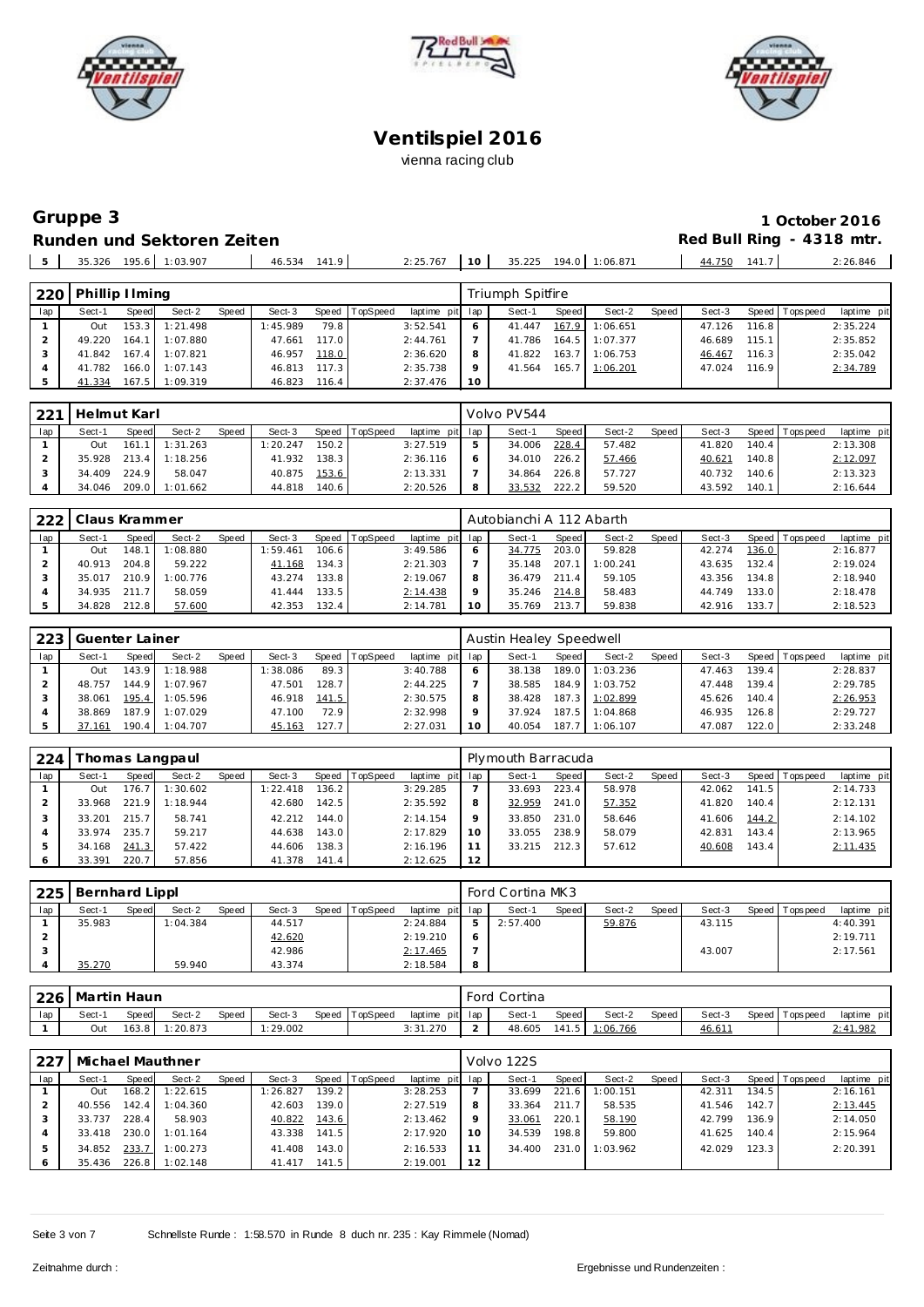





### **Gruppe 3 1 October 2016** Runden und Sektoren Zeiten **Munden und Sektoren Zeiten Red Bull Ring - 4318 mtr.**

| 228 L |        |       | Georg Mayr-Harting |       |        |                |                 | Rover Jet R1 |       |        |         |        |                   |             |
|-------|--------|-------|--------------------|-------|--------|----------------|-----------------|--------------|-------|--------|---------|--------|-------------------|-------------|
| lap   | Sect-1 | Speed | Sect-2             | Speed | Sect-3 | Speed TopSpeed | laptime pit lap | Sect-1       | Speed | Sect-2 | Speed I | Sect-3 | Speed   Tops peed | laptime pit |
|       |        |       |                    |       |        |                | 2:57.048        |              |       |        |         |        |                   | 2:34.832    |
| ∠     |        |       |                    |       |        |                | 2:38.920        |              |       |        |         |        |                   |             |

| 229 | Martin Neger |         |          |       |          |       |                  |                 |    | BMW 2002 Ti |       |          |       |        |       |                 |             |
|-----|--------------|---------|----------|-------|----------|-------|------------------|-----------------|----|-------------|-------|----------|-------|--------|-------|-----------------|-------------|
| lap | Sect-1       | Speed   | Sect-2   | Speed | Sect-3   |       | Speed   TopSpeed | laptime pit lap |    | Sect-1      | Speed | Sect-2   | Speed | Sect-3 |       | Speed Tops peed | laptime pit |
|     | Out          | 136.6 I | 1:12.300 |       | 2:04.746 | 118.6 |                  | 3:57.221        |    | 35.403      | 215.1 | 59.643   |       | 43.052 | 139.0 |                 | 2:18.098    |
|     | 38.532       | 178.6   | 1:03.514 |       | 46.258   | 132.2 |                  | 2:28.304        |    | 35.058      | 198.3 | 1:01.348 |       | 42.656 | 284.2 |                 | 2:19.062    |
|     | 35.892       | 204.5   | 59.924   |       | 42.992   |       |                  | 2:18.808        |    | 36.667      | 210.6 | 59.299   |       | 43.431 | 140.4 |                 | 2:19.397    |
|     | 39.102       | 185.1   | 1:04.115 |       | 45.457   | 137.6 |                  | 2:28.674        |    | 35.280      | 212.0 | 59.054   |       | 43.605 | 92.8  |                 | 2:17.939    |
|     | 38.482       | 209.3   | 1:01.671 |       | 44.149   | 137.9 |                  | 2:24.302        | 10 | 35.669      | 212.6 | 59.457   |       | 44.243 | 138.5 |                 | 2:19.369    |

| 230 |        |       | Michael Operschal |       |          |       |          |                 |         | AC Cobra 427 |       |        |         |        |       |            |             |
|-----|--------|-------|-------------------|-------|----------|-------|----------|-----------------|---------|--------------|-------|--------|---------|--------|-------|------------|-------------|
| lap | Sect-1 | Speed | Sect-2            | Speed | Sect-3   | Speed | TopSpeed | laptime pit lap |         | Sect-1       | Speed | Sect-2 | Speed I | Sect-3 | Speed | Tops pee d | laptime pit |
|     | Out    | 165.3 | 1:31.931          |       | 1:20.803 | 165.6 |          | 3:29.293        |         | 29.653       | 216.0 | 55.441 |         | 39.231 | 181.2 |            | 2:04.325    |
|     | 30.600 | 219.5 | 1:13.135          |       | 39.367   | 171.2 |          | 2:23.102        |         | 29.951       | 238.5 | 54.404 |         | 38.458 | 175.9 |            | 2:02.813    |
|     | 30.430 | 232.7 | 55.517            |       | 41.255   | 169.0 |          | 2:07.202        | $\circ$ | 29.511       | 242.1 | 53.437 |         | 43.189 | 179.7 |            | 2:06.137    |
|     | 31.135 | 228.7 | 56.491            |       | 39.728   | 171.7 |          | 2:07.354        | 10      | 28.526       | 241.3 | 55.498 |         | 39.306 | 174.2 |            | 2:03.330    |
|     | 30.509 | 210.6 | 56.242            |       | 41.250   | 178.5 |          | 2:08.001        |         | 29.040       | 230.0 | 55.286 |         | 38.556 | 78.5  |            | 2:02.882    |
|     | 28.733 | 242.1 | 54.676            |       | 39.401   | 177.0 |          | 2:02.810        |         | 29.564       | 221.9 | 58.502 |         | 38.952 | 181.2 |            | 2:07.018    |

| 231 |        |         | Franz Pfaffenburner |       |          |       |          |                 |    | Lotus Elan S3 |         |          |       |        |       |                |             |
|-----|--------|---------|---------------------|-------|----------|-------|----------|-----------------|----|---------------|---------|----------|-------|--------|-------|----------------|-------------|
| lap | Sect-1 | Speed   | Sect-2              | Speed | Sect-3   | Speed | TopSpeed | laptime pit lap |    | Sect-1        | Speed I | Sect-2   | Speed | Sect-3 |       | Speed Topspeed | laptime pit |
|     | Out    | 165.3 l | 1:29.071            |       | 1:23.349 | 135.7 |          | 3:29.657        |    | 34.485        | 200.7   | 1:00.682 |       | 41.163 | 144.6 |                | 2:16.330    |
|     | 36.146 | 179.21  | 1:13.477            |       | 43.200   | 141.9 |          | 2:32.823        | 8  | 33.490        | 205.6   | 57.983   |       | 41.256 | 142.3 |                | 2:12.729    |
|     | 34.054 | 215.1   | 58.905              |       | 41.515   | 143.2 |          | 2:14.474        |    | 33.983        | 205.8   | 59.620   |       | 42.625 | 142.9 |                | 2:16.228    |
|     | 34.334 | 194.5   | 1:01.579            |       | 43.952   | 144.4 |          | 2:19.865        | 10 | 34.854        | 191.5   | 59.860   |       | 41.139 | 146.7 |                | 2:15.853    |
|     | 34.163 | 207.9   | 59.432              |       | 43.097   | 141.7 |          | 2:16.692        |    | 34.139        | 220.7   | 57.605   |       | 40.297 | 146.5 |                | 2:12.041    |
|     | 35.015 | 183.9   | 1:00.286            |       | 41.815   | 140.8 |          | 2:17.116        | 12 |               |         |          |       |        |       |                |             |

|     | 232 Kurt Polegek |         |          |       |          |       |                |                 |         | Mini Cooper |              |          |       |        |       |                 |             |
|-----|------------------|---------|----------|-------|----------|-------|----------------|-----------------|---------|-------------|--------------|----------|-------|--------|-------|-----------------|-------------|
| lap | Sect-1           | Speed   | Sect-2   | Speed | Sect-3   |       | Speed TopSpeed | laptime pit lap |         | Sect-1      | <b>Speed</b> | Sect-2   | Speed | Sect-3 |       | Speed Tops peed | laptime pit |
|     | Out              | 152.7 L | 1:15.632 |       | 2:02.190 | 75.7  |                | 3:57.014        | 6       | 38.099      | 197.1        | 1:05.396 |       | 46.519 | 126.0 |                 | 2:30.014    |
|     | 45.815           | 174.2   | 1:14.710 |       | 49.188   | 121.1 |                | 2:49.713        |         | 40.447      | 187.1        | 1:05.442 |       | 48.863 | 124.6 |                 | 2:34.752    |
|     | 39.622           | 180.4   | 1:11.456 |       | 48.603   | 124.7 |                | 2:39.681        | 8       | 39.044      | 188.6        | 1:05.227 |       | 49.524 | 120.8 |                 | 2:33.795    |
|     | 38.653           | 191.9   | 1:05.961 |       | 46.644   | 128.3 |                | 2:31.258        | $\circ$ | 38.845      | 184.7        | 1:08.656 |       | 49.110 | 123.3 |                 | 2:36.611    |
|     | 38.619           | 174.6   | 1:07.380 |       | 49.061   | 127.4 |                | 2:35.060        | 10      |             |              |          |       |        |       |                 |             |

| 233 |              | Tom Ratzek |          |       |          |                    |                  |                 |         | Morris Mini Van |       |        |       |        |         |                |             |
|-----|--------------|------------|----------|-------|----------|--------------------|------------------|-----------------|---------|-----------------|-------|--------|-------|--------|---------|----------------|-------------|
| lap | Sect-1       | Speed      | Sect-2   | Speed | Sect-3   |                    | Speed   TopSpeed | laptime pit lap |         | Sect-1          | Speed | Sect-2 | Speed | Sect-3 |         | Speed Topspeed | laptime pit |
|     | Out          | 149.2      | 1:14.338 |       | : 30.566 | 131.5 <sub>1</sub> |                  | 3:25.276        |         | 35.156          | 213.7 | 57.027 |       | 40.721 | 137.8   |                | 2:12.904    |
|     | 49.874       | 134.0      | 1:00.279 |       | 42.254   | 136.2              |                  | 2:32.407        | 8       | 34.366          | 215.1 | 57.349 |       | 40.285 | 139.4   |                | 2:12.000    |
|     | 34.925 211.7 |            | 58.431   |       | 41.287   | 136.5              |                  | 2:14.643        | $\circ$ | 35.229          | 212.0 | 56.953 |       | 40.602 | 138.6   |                | 2:12.784    |
|     | 34.722 211.4 |            | 58.576   |       | 42.519   | 133.7              |                  | 2:15.817        | 10      | 35.593          | 209.5 | 59.109 |       | 42.063 | 138.3   |                | 2:16.765    |
|     | 34.706       | 214.5      | 57.846   |       | 40.539   | 136.7              |                  | 2:13.091        |         | 34.917          | 217.4 | 57.863 |       | 40.279 | 136.2 l |                | 2:13.059    |
|     | 34.142       | 214.0      | 58.324   |       | 41.742   | 138.5              |                  | 2:14.208        | 12      |                 |       |        |       |        |         |                |             |

| 234     | Reinhard Mayerl |       |          |       |          |       |                 |             |         | Triumpf TR4 |       |        |       |        |       |                 |             |
|---------|-----------------|-------|----------|-------|----------|-------|-----------------|-------------|---------|-------------|-------|--------|-------|--------|-------|-----------------|-------------|
| lap     | Sect-1          | Speed | Sect-2   | Speed | Sect-3   | Speed | <b>TopSpeed</b> | laptime pit | lap     | Sect-1      | Speed | Sect-2 | Speed | Sect-3 |       | Speed Tops peed | laptime pit |
|         | Out             | 162.3 | 1:14.936 |       | 2:01.986 | 79.9  |                 | 3:55.759    |         | 33.148      | 229.4 | 56.015 |       | 39.616 | 143.6 |                 | 2:08.779    |
|         | 36.811          | 221.9 | 56.693   |       | 40.220   | 141.5 |                 | 2:13.724    | 8       | 35.223      | 218.6 | 56.165 |       | 39.601 | 142.7 |                 | 2:10.989    |
|         | 33.437          | 227.8 | 59.032   |       | 41.114   | 142.1 |                 | 2:13.583    | $\circ$ | 33.358      | 227.8 | 57.132 |       | 39.548 | 142.5 |                 | 2:10.038    |
|         | 33.467          | 217.7 | 56.571   |       | 40.478   | 141.0 |                 | 2:10.516    | 10      | 33.759      | 226.5 | 55.750 |       | 39.570 | 142.3 |                 | 2:09.079    |
| 5       | 33.491          | 222.5 | 56.613   |       | 40.926   | 138.1 |                 | 2:11.030    | 11      | 33.667      | 226.2 | 58.456 |       | 39.576 | 141.4 |                 | 2:11.699    |
| $\circ$ | 33.486          | 217.4 | 55.889   |       | 40.019   | 142.3 |                 | 2:09.394    | 12      |             |       |        |       |        |       |                 |             |

| 235 | Kay Rimmele  |              |          |       |          |       |                |                 | Nomad |              |       |        |       |        |       |                 |             |
|-----|--------------|--------------|----------|-------|----------|-------|----------------|-----------------|-------|--------------|-------|--------|-------|--------|-------|-----------------|-------------|
| lap | Sect-1       | <b>Speed</b> | Sect-2   | Speed | Sect-3   |       | Speed TopSpeed | laptime pit lap |       | Sect-1       | Speed | Sect-2 | Speed | Sect-3 |       | Speed Tops peed | laptime pit |
|     | Out          | 136.6        | 1:18.312 |       | 1:41.656 | 79.6  |                | 3:43.900        |       | 29.983       | 275.3 | 52.366 |       | 37.354 | 168.5 |                 | 1:59.703    |
|     | 46.854       | 151.6        | 57.907   |       | 40.192   | 166.7 |                | 2:24.953        |       | 29.568       | 258.7 | 51.635 |       | 37.367 | 160.7 |                 | 1:58.570    |
|     | 30.742 253.0 |              | 55.180   |       | 40.553   | 165.4 |                | 2:06.475        |       | 30.223 274.4 |       | 53.086 |       | 39.677 | 126.0 |                 | 2:02.986    |
|     | 30.026       | 257.8        | 57.071   |       | 40.895   | 165.1 |                | 2:07.992        | 10    | 33.680 219.2 |       | 57.856 |       | 39.291 | 166.7 |                 | 2:10.827    |
|     |              |              |          |       |          |       |                |                 |       |              |       |        |       |        |       |                 |             |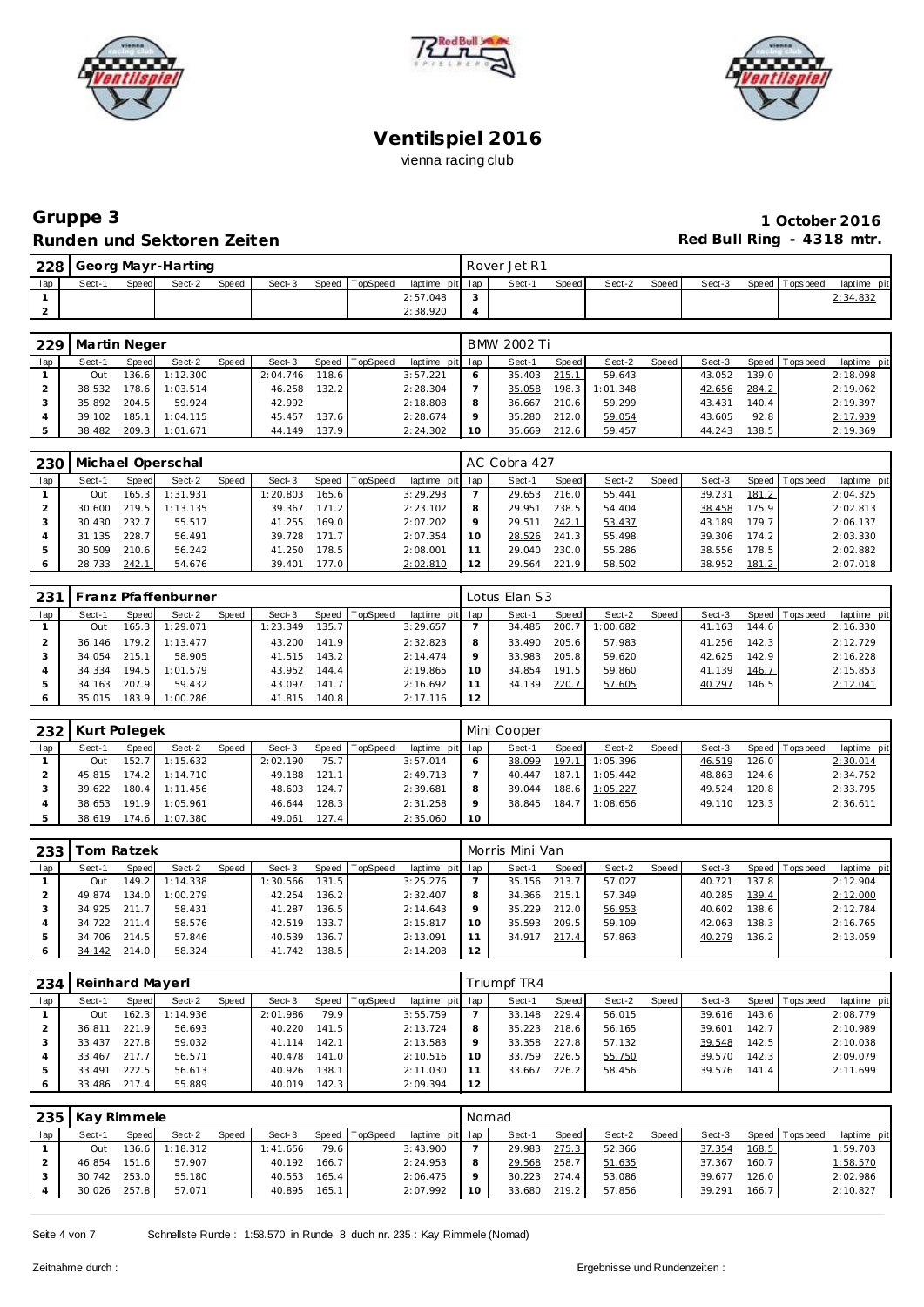





#### **Gruppe 3 1 October 2016 Runden und Sektoren Zeiten**

|      |              | <u>Turisti dhe Jentul eti zenteri</u> |                        |       |                                      |  |        |        |       | $100$ DUITINING TO TO THE $\cdot$ |
|------|--------------|---------------------------------------|------------------------|-------|--------------------------------------|--|--------|--------|-------|-----------------------------------|
| $-5$ | 30.588 233.0 | 30.276 218.3 54.554<br>52.277         | 40.035 166.9<br>40.284 | 165.9 | 2:04.865 11 30.836 256.2<br>2:03.149 |  | 52.267 | 37.365 | 164.9 | 2:00.468                          |
|      |              |                                       |                        |       |                                      |  |        |        |       |                                   |

| 236 |        |       | Michael Rohrmoser |       |          |       |          |                 |    | Austin A40 |       |          |       |        |        |                 |             |
|-----|--------|-------|-------------------|-------|----------|-------|----------|-----------------|----|------------|-------|----------|-------|--------|--------|-----------------|-------------|
| lap | Sect-1 | Speed | Sect-2            | Speed | Sect-3   | Speed | TopSpeed | laptime pit lap |    | Sect-1     | Speed | Sect-2   | Speed | Sect-3 |        | Speed Tops peed | laptime pit |
|     | Out    | 166.5 | 1:26.530          |       | : 26.345 | 117.4 |          | 3:32.674        |    | 40.201     | 172.2 | 1:07.325 |       | 48.511 | 117.11 |                 | 2:36.037    |
|     | 44.060 | 125.7 | 1:12.282          |       | 49.578   | 116.4 |          | 2:45.920        |    | 40.500     | 173.5 | 1:09.990 |       | 49.875 | 114.5  |                 | 2:40.365    |
|     | 39.864 | 184.7 | 1:07.161          |       | 50.872   | 115.5 |          | 2:37.897        | 8  | 40.153     | 177.4 | 1:06.773 |       | 47.701 | 121.6  |                 | 2:34.627    |
|     | 40.930 | 168.8 | 1:08.110          |       | 51.675   | 116.5 |          | 2:40.715        |    | 40.242     | 190.4 | 1:05.188 |       | 49.287 | 113.6  |                 | 2:34.717    |
|     | 40.144 | 174.0 | 1:07.763          |       | 47.930   | 118.6 |          | 2:35.837        | 10 |            |       |          |       |        |        |                 |             |

| 237 |        |       | Rainer Rosenberg |       |          |       |                |                 |    | Ginetta G4 |       |          |       |        |       |                |             |
|-----|--------|-------|------------------|-------|----------|-------|----------------|-----------------|----|------------|-------|----------|-------|--------|-------|----------------|-------------|
| lap | Sect-1 | Speed | Sect-2           | Speed | Sect-3   |       | Speed TopSpeed | laptime pit lap |    | Sect-1     | Speed | Sect-2   | Speed | Sect-3 |       | Speed Topspeed | laptime pit |
|     | Out    | 149.  | 1:07.759         |       | 1:49.864 | 144.2 |                | 3:38.629        |    | 31.379     | 241.0 | 55.819   |       | 42.091 | 145.4 |                | 2:09.289    |
|     | 36.661 | 168.8 | 1:01.724         |       | 41.912   | 152.8 |                | 2:20.297        |    | 32.233     | 227.5 | 55.542   |       | 39.733 | 152.1 |                | 2:07.508    |
|     | 32.594 | 235.0 | 57.589           |       | 40.580   | 150.4 |                | 2:10.763        |    | 31.703     | 243.9 | 57.598   |       | 39.497 | 154.7 |                | 2:08.798    |
|     | 32.131 | 237.1 | 56.807           |       | 40.394   | 144.4 |                | 2:09.332        | 10 | 33.098     | 178.2 | 55.289   |       | 39.172 | 153.8 |                | 2:07.559    |
|     | 32.559 | 216.5 | 57.129           |       | 39.967   | 151.5 |                | 2:09.655        |    | 31.273     | 231.0 | 1:00.304 |       | 39.905 | 151.5 |                | 2:11.482    |
|     | 31.922 | 243.1 | 55.265           |       | 39.686   | 153.6 |                | 2:06.873        | 12 |            |       |          |       |        |       |                |             |

| 238 | Michael Sator |       |                  |       |          |       |          |             |     | Alfa Romeo Alfasud |       |          |       |        |       |                 |             |
|-----|---------------|-------|------------------|-------|----------|-------|----------|-------------|-----|--------------------|-------|----------|-------|--------|-------|-----------------|-------------|
| lap | Sect-1        | Speed | Sect-2           | Speed | Sect-3   | Speed | TopSpeed | laptime pit | lap | Sect-1             | Speed | Sect-2   | Speed | Sect-3 |       | Speed Tops peed | laptime pit |
|     | Out           |       | 136.9 1:17.496   |       | 1:57.743 | 89.8  |          | 3:59.957    |     | 45.603             | 148.8 | 1:13.744 |       | 51.425 | 103.1 |                 | 2:50.772    |
|     | 48.915        |       | 147.7 1:15.063   |       | 54.756   | 103.3 |          | 2:58.734    |     | 45.195             | 150.3 | 1:12.953 |       | 51.268 | 102.5 |                 | 2:49.416    |
|     | 46.676        |       | $146.2$ 1:13.783 |       | 53.764   | 103.1 |          | 2:54.223    |     | 46.183             | 149.9 | 1:12.744 |       | 50.715 | 104.5 |                 | 2:49.642    |
|     | 46.305        |       | 149.3 1:12.714   |       | 52.371   | 104.0 |          | 2:51.390    | 8   | 45.495             | 147.8 | 1:14.423 |       | 53.004 | 104.7 |                 | 2:52.922    |

| 239 | l Michael Schaude |       |                |       |          |       |                 |                 | Porsche 904 GTS |         |        |       |        |       |                   |             |
|-----|-------------------|-------|----------------|-------|----------|-------|-----------------|-----------------|-----------------|---------|--------|-------|--------|-------|-------------------|-------------|
| lap | Sect-1            | Speed | Sect-2         | Speed | Sect-3   | Speed | <b>TopSpeed</b> | laptime pit lap | Sect-1          | Speed I | Sect-2 | Speed | Sect-3 |       | Speed   Tops peed | laptime pit |
|     | Out               |       | 159.9 1:18.595 |       | 1:52.627 | 51.3  |                 | 3:49.794        | 33.836          | 221.3   | 59.810 |       | 41.947 | 141.9 |                   | 2:15.593    |
|     | 47.301            | 200.2 | 1:00.869       |       | 44.116   | 147.1 |                 | 2:32.286        | 33.260          | 232.7   | 59.010 |       | 42.124 | 144.0 |                   | 2:14.394    |
|     | 33.769            | 231.4 | 1:03.535       |       | 43.604   | 145.4 |                 | 2:20.908        | 34.031          | 217.7   | 58.849 |       | 41.321 | 148.6 |                   | 2:14.201    |
|     | 34.343            | 228.  | 1:00.861       |       | 41.959   | 147.7 |                 | 2:17.163        | 33.737          | 230.7   | 59.843 |       | 42.579 | 144.4 |                   | 2:16.159    |
|     | 33.563            | 210.4 | 1:01.353       |       | 40.813   | 147.3 |                 | 2:15.729        | 33.053          | 230.0   | 59.822 |       | 42.618 | 149.6 |                   | 2:15.493    |

| 240 l | <b>Margit Schmidt</b> |       |                |       |          |       |                |                 |    | Triumph TR3 S |       |                |         |        |       |                 |             |
|-------|-----------------------|-------|----------------|-------|----------|-------|----------------|-----------------|----|---------------|-------|----------------|---------|--------|-------|-----------------|-------------|
| lap   | Sect-1                | Speed | Sect-2         | Speed | Sect-3   |       | Speed TopSpeed | laptime pit lap |    | Sect-1        | Speed | Sect-2         | Speed I | Sect-3 |       | Speed Tops peed | laptime pit |
|       | Out                   |       | 140.2 1:19.734 |       | 1:32.353 | 94.6  |                | 3:34.797        |    | 35.821        | 188.6 | 1:01.624       |         | 45.183 | 137.1 |                 | 2:22.628    |
|       | 50.600                |       | 134.0 1:04.299 |       | 45.631   | 135.2 |                | 2:40.530        |    | 34.361        |       | 218.0 1:00.495 |         | 44.247 | 136.5 |                 | 2:19.103    |
|       | 36.629                |       | 204.8 1:03.060 |       | 45.105   | 138.1 |                | 2:24.794        |    | 34.941        | 224.0 | 1:00.642       |         | 44.264 | 135.3 |                 | 2:19.847    |
|       | 37.085                |       | 201.5 1:02.963 |       | 45.173   | 136.2 |                | 2:25.221        |    | 36.646        | 205.0 | 1:00.218       |         | 43.822 | 137.4 |                 | 2:20.686    |
|       | 35.039                |       | 199.5 1:02.224 |       | 45.408   | 137.6 |                | 2:22.671        | 10 | 34.024        | 227.8 | 1:02.661       |         | 44.016 | 138.1 |                 | 2:20.701    |

| 241 |              |       | Heimo Silberschneider |       |          |       |                |                 |   | Talbot Lotus I |              |        |       |        |       |                |              |
|-----|--------------|-------|-----------------------|-------|----------|-------|----------------|-----------------|---|----------------|--------------|--------|-------|--------|-------|----------------|--------------|
| lap | Sect-1       | Speed | Sect-2                | Speed | Sect-3   |       | Speed TopSpeed | laptime pit lap |   | Sect-1         | <b>Speed</b> | Sect-2 | Speed | Sect-3 |       | Speed Topspeed | laptime pit  |
|     | Out          |       | 159.5 1:25.456        |       | 1:25.908 | 136.9 |                | 3:30.399        |   | 33.376         | 221.0        | 56.430 |       | 43.637 | 141.9 |                | 2:13.443     |
|     | 35.646       |       | 203.5 1:09.471        |       | 42.802   | 143.4 |                | 2:27.919        | 6 | 33.608         | 223.4        | 56.801 |       | 43.119 | 137.9 |                | 2:13.528     |
|     | 33.410 207.4 |       | 59.803                |       | 41.576   | 144.8 |                | 2:14.789        |   | 33.855         | 222.5        | 57.958 |       | In.    |       |                | $2:38.881$ P |
|     | 32.658       | 240.6 | 59.229                |       | 44.313   | 140.8 |                | 2:16.200        | 8 |                |              |        |       |        |       |                |              |

| 242 |        |                         | Heimo Silberschneider |              |          |       |                  |             |     | Fiat 128.3P |              |          |       |        |       |                 |             |
|-----|--------|-------------------------|-----------------------|--------------|----------|-------|------------------|-------------|-----|-------------|--------------|----------|-------|--------|-------|-----------------|-------------|
| lap | Sect-1 | Speed                   | Sect-2                | <b>Speed</b> | Sect-3   |       | Speed   TopSpeed | laptime pit | lap | Sect-1      | <b>Speed</b> | Sect-2   | Speed | Sect-3 |       | Speed Tops peed | laptime pit |
|     | Out    | 161.<br>.5 <sub>1</sub> | 1:32.986              |              | 1:56.196 | 114.0 |                  | 4:08.607    | 6   | 34.991      | 190.8        | 1:02.351 |       | 44.574 | 136.4 |                 | 2:21.916    |
|     | 36.840 | 204.8                   | 1:03.082              |              | 47.366   | 135.8 |                  | 2:27.288    |     | 34.912      | 203.0        | 1:01.220 |       | 44.928 | 137.4 |                 | 2:21.060    |
|     | 36.115 | 197.8                   | 1:02.779              |              | 46.828   | 134.7 |                  | 2:25.722    | 8   | 34.534      | 209.3        | 59.827   |       | 44.193 | 137.2 |                 | 2:18.554    |
|     | 34.577 | 205.3                   | 1:01.355              |              | 45.038   | 136.7 |                  | 2:20.970    | O   | 34.126      | 227.1        | 59.711   |       | 43.484 | 136.7 |                 | 2:17.321    |
|     | 34.919 | 200.                    | 1:00.923              |              | 44.880   | 136.4 |                  | 2:20.722    | 10  | 34.450      | 206.9        | 1:00.580 |       | 43.446 | 137.2 |                 | 2:18.476    |

| 243 | Heinz Simak |       |                       |       |              |       |                |                 |   | Fiat Abarth 1000 TC |       |                       |       |              |       |                |             |
|-----|-------------|-------|-----------------------|-------|--------------|-------|----------------|-----------------|---|---------------------|-------|-----------------------|-------|--------------|-------|----------------|-------------|
| lap | Sect-1      | Speed | Sect-2                | Speed | Sect-3       |       | Speed TopSpeed | laptime pit lap |   | Sect-1              | Speed | Sect-2                | Speed | Sect-3       |       | Speed Topspeed | laptime pit |
|     | Out         |       | 134.1 1:09.034        |       | 1:57.531     | 93.4  |                | 3:49.879        |   |                     |       | 37.466 193.1 1:00.244 |       | 43.930 124.1 |       |                | 2:21.640    |
|     |             |       | 43.111 185.3 1:01.059 |       | 43.135       | 128.7 |                | 2:27.305        |   |                     |       | 38.708 189.0 1:00.599 |       | 44.134 124.9 |       |                | 2:23.441    |
|     |             |       | 39.823 185.1 1:02.510 |       | 47.813 120.0 |       |                | 2:30.146        | 8 |                     |       | 38.770 191.3 1:01.430 |       | 42.621       | 126.3 |                | 2:22.821    |
|     |             |       |                       |       |              |       |                |                 |   |                     |       |                       |       |              |       |                |             |